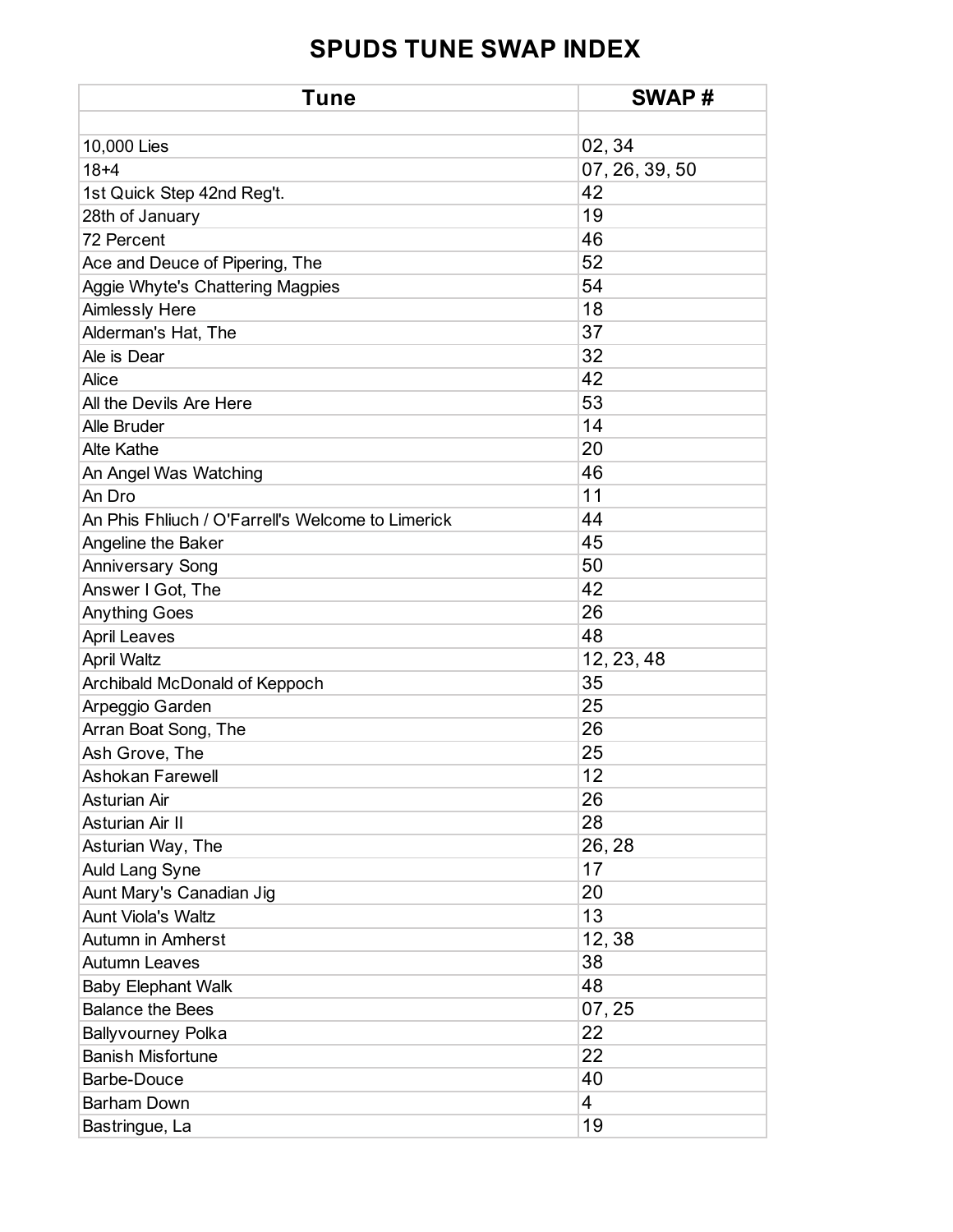| Bay of Fundy II                  | 36         |
|----------------------------------|------------|
| <b>Beanfield</b>                 | 11         |
| Bellasylva Dusk                  | 39         |
| <b>Biden Our Time</b>            | 18, 35     |
| Big Liza Jane                    | 27         |
| <b>Bill Malley's</b>             | 06, 14     |
| <b>Bill's French Tune</b>        | 11         |
| Billy in the Lowground           | 05, 26, 27 |
| Birds About the Meadow, The      | 28         |
| <b>Black Coffee</b>              | 32         |
| <b>Black is the Colour</b>       | 37         |
| Black Isle, The                  | 31         |
| Black Jack (The Black Joak)      | 52         |
| <b>Black Nag</b>                 | 37         |
| Black Rogue, The                 | 37,52      |
| Black Sea, The                   | 21         |
| Blackbird, The                   | 47         |
| Blacksmith, The                  | 45         |
| <b>Blackthorn Stick</b>          | 36         |
| <b>Blowing in The Wind</b>       | 42         |
| <b>Blue Jig</b>                  | 37         |
| <b>Blue Moon Mazurka</b>         | 41         |
| <b>Blue Mountain</b>             | 19         |
| <b>Blue Skies</b>                | 41         |
| Boatman, The                     | 21         |
| <b>Bobcat Shuffle</b>            | 13,40      |
| Bodavalsen                       | 27         |
| Bonnie at Morn                   | 44         |
| Bord de L'eau, Au                | 21         |
| Bottom of the Punchbowl          | 32,46      |
| Bourrée #2                       | 31         |
| Bourree De Berri                 | 38,50      |
| <b>Bourree des Dindes</b>        | 15         |
| Bourrée des Moutons              | 43         |
| Boy's Lament for His Dragon, The | 39         |
| Boys of Bluehill, The            | 50         |
| Branle de la Fosse aux Loups, Le | 53         |
| <b>Brenda Stubbert's</b>         | 43         |
| <b>Bridget's Back in Town</b>    | 06         |
| Bundle and Go                    | 44         |
| <b>Bus Stop Reel</b>             | 05, 27     |
| <b>Buxus Sempervirens</b>        | 11         |
| Calvin Cycle, The                | 27         |
| <b>Campbell's Farewell Waltz</b> | 39,46      |
| Canal en Octobre, Le             | 12,38      |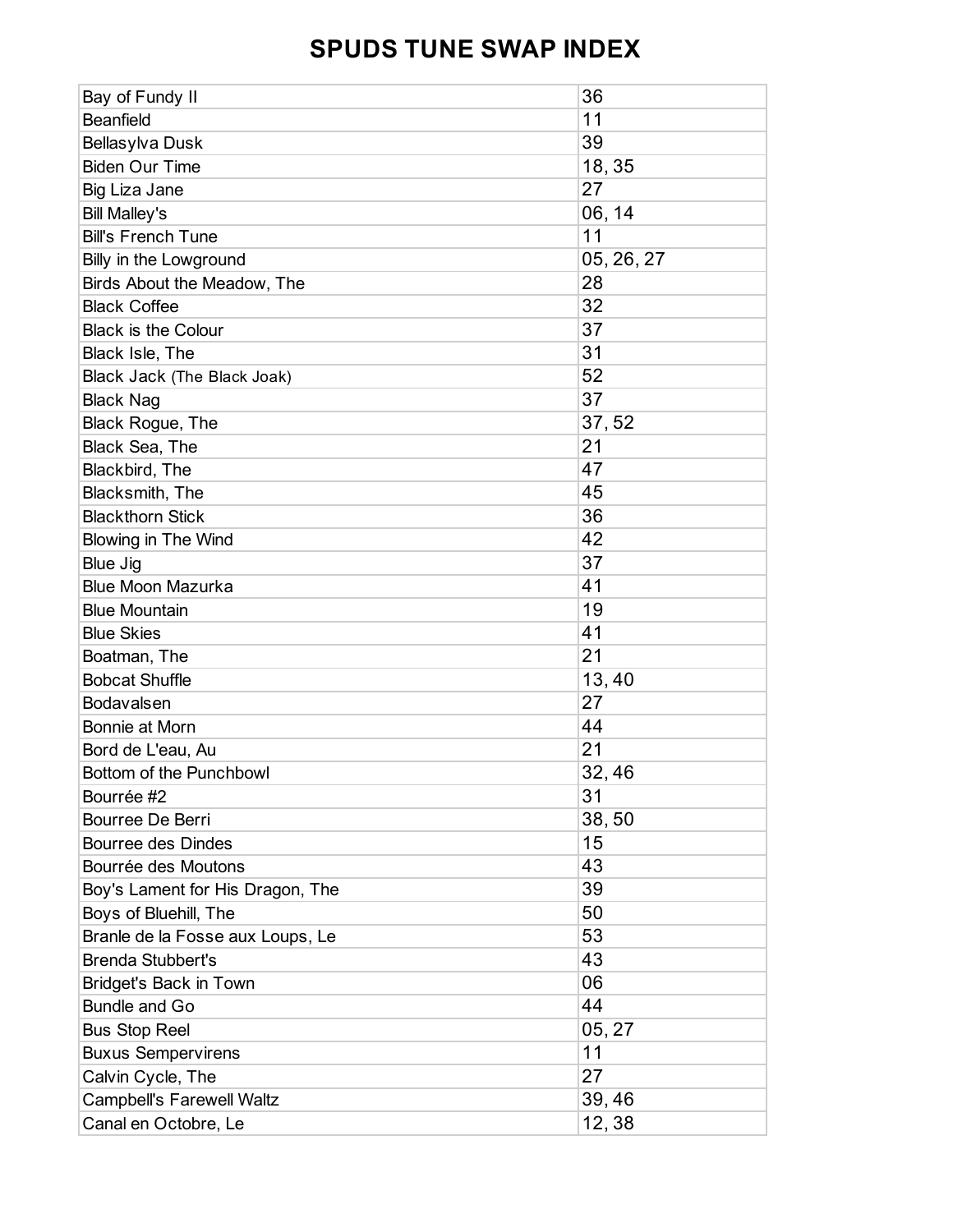| Candles in the Dark                 | 16             |
|-------------------------------------|----------------|
| <b>Careless Sally</b>               | 20             |
| Carolan's Welcome                   | 43             |
| Cat Came Back, The                  | 13             |
| Cat in the Cannon                   | 47             |
| Catharsis                           | 40, 47         |
| Cattle in the Cane                  | 40             |
| Cattle in the Crops                 | 45             |
| Charge, La                          | 28             |
| <b>Cherokee Shuffle</b>             | 04             |
| Chicago Reel                        | 35             |
| Chickadee's Polka, The              | 54             |
| <b>Chinquapin Hunting</b>           | 04             |
| Chocolate Round O, The              | 33             |
| Chorus Jig                          | 20             |
| <b>Christchurch Bells</b>           | 17             |
| Christmas Day ida Morning           | 17             |
| Ciel Rouge (valse 11 temps)         | 41             |
| Cinquantaine, La                    | 50             |
| Cliffs of Moher, The                | 31,36          |
| Cluck Old Hen                       | 20             |
| Coccinelle, La                      | 31,46          |
| Cock o' the North, The              | 54             |
| Coffee                              | 32, 42         |
| <b>Cold Frosty Morning I</b>        | 8, 12          |
| <b>Coleman's March</b>              | 05, 30, 47, 48 |
| Coleraine                           | 05, 27, 30     |
| <b>Coleraine Waltz</b>              | 30             |
| College Hornpipe (Sailor's Hompipe) | 21             |
| <b>Come Dance and Sing</b>          | 05,43          |
| Come Let's Be Merry                 | 44             |
| <b>Come with Voices Singing</b>     | 43             |
| Comin' Thro' the Rye                | 33             |
| <b>Connaughtman's Rambles</b>       | 30             |
| <b>Constitution March</b>           | 53             |
| Cordal, The                         | 40             |
| <b>Country Gardens</b>              | 03, 23, 25     |
| Cowboy's Jig, The                   | 45             |
| <b>Crested Hens</b>                 | 33             |
| <b>Cricket Moon</b>                 | 49,50          |
| <b>Crippled Turkey</b>              | 15             |
| Cuckoo's Nest I, The                | 22             |
| Cuckoo's Nest II, The               | 54             |
| Cuckoo's Nest III, The              | 54             |
| Cup of Tea                          | 32             |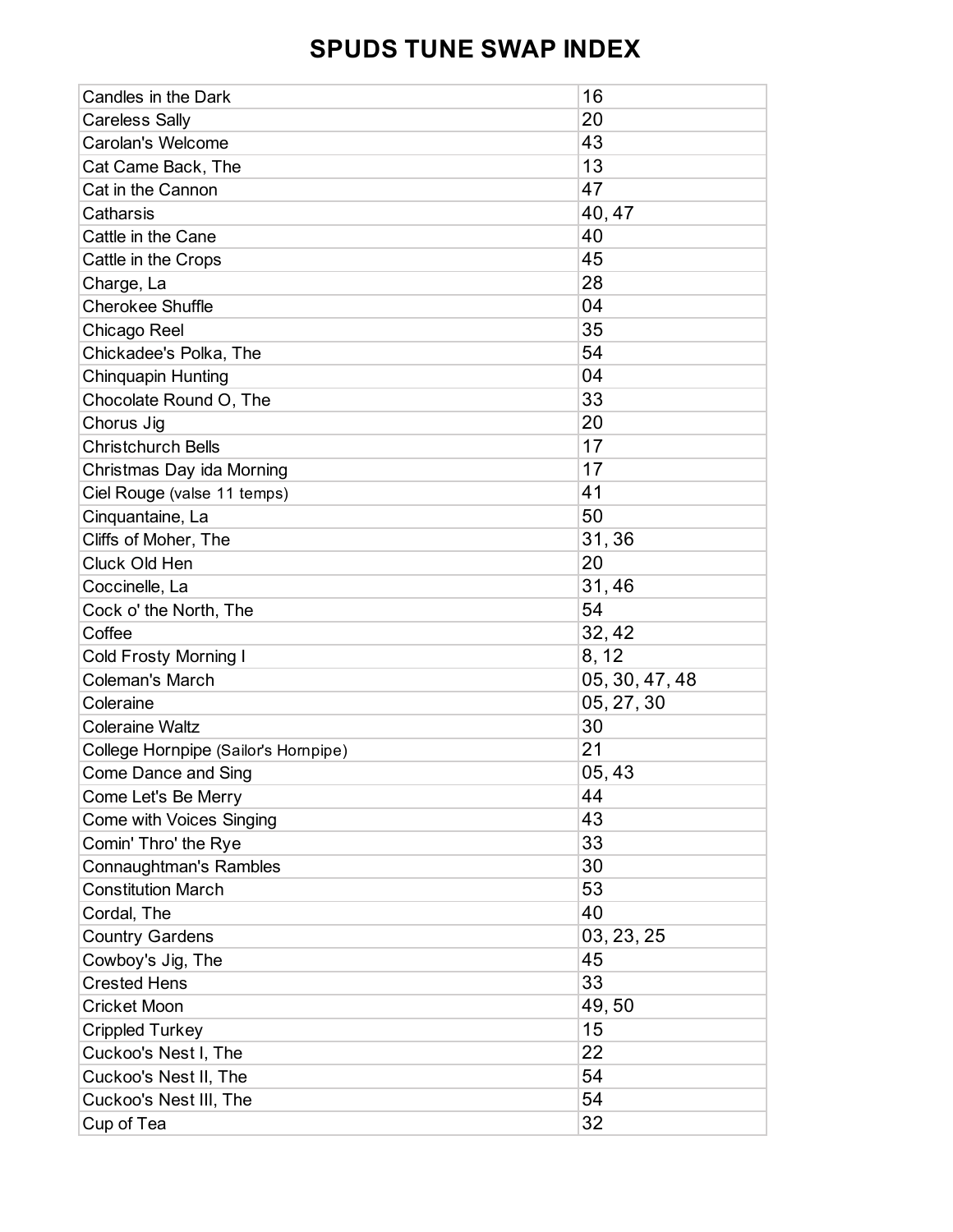| Curly-Headed Ploughboy, The     | 45     |
|---------------------------------|--------|
| Dan O'Keeffe's Slide            | 22     |
| Dance of the Demon Daffodils    | 46     |
| Dancing Bear, The               | 07     |
| <b>Dancing Flowers</b>          | 23, 39 |
| Dancing with Fire               | 50     |
| Dancing with Mom in the Kitchen | 03, 29 |
| Dark Skies, Bright Stars        | 49     |
| De Montfort                     | 11,28  |
| De'ilish Delights               | 46     |
| Delahunty's                     | 48     |
| Derrière les Carreaux           | 03     |
| Deshabille Toi                  | 51     |
| <b>Deux Chats Noirs</b>         | 13     |
| Dick's Maggot                   | 26     |
| Die Winter is Vergangen         | 47     |
| Dining Table, The               | 29     |
| Diplodocus, The                 | 09     |
| Dogs Among the Bushes, The      | 22     |
| Dogs Who Had Their Own Car, The | 10,39  |
| Doireann's Waltz                | 43     |
| Donkey Riding                   | 27     |
| Down Home Waltz                 | 02     |
| Down the Brae                   | 20     |
| Downfall of Paris, The          | 14     |
| Dragonfly                       | 09     |
| Dreaming of the Daffodils       | 18,48  |
| <b>Droneless</b>                | 06     |
| Du Pop à Ars                    | 01     |
| <b>Duck River</b>               | 19     |
| Duncan's Waltz                  | 03     |
| <b>Dusty Miller</b>             | 11     |
| Eagle's Whistle, The            | 20     |
| Earl's Chair, The               | 36     |
| Early Birds                     | 54     |
| Easter Morn                     | 23     |
| Easy Club                       | 52     |
| Ecoliers de Saint Genest, Les   | 45     |
| <b>Ecumenical Quodlibet</b>     | 16     |
| <b>Eddie's Reel</b>             | 24     |
| <b>Edelweiss</b>                | 29     |
| Eighth of January               | 34     |
| El Choclo                       | 33     |
| <b>Eleanor Plunkett</b>         | 34     |
| Eli Greene's Cakewalk           | 24     |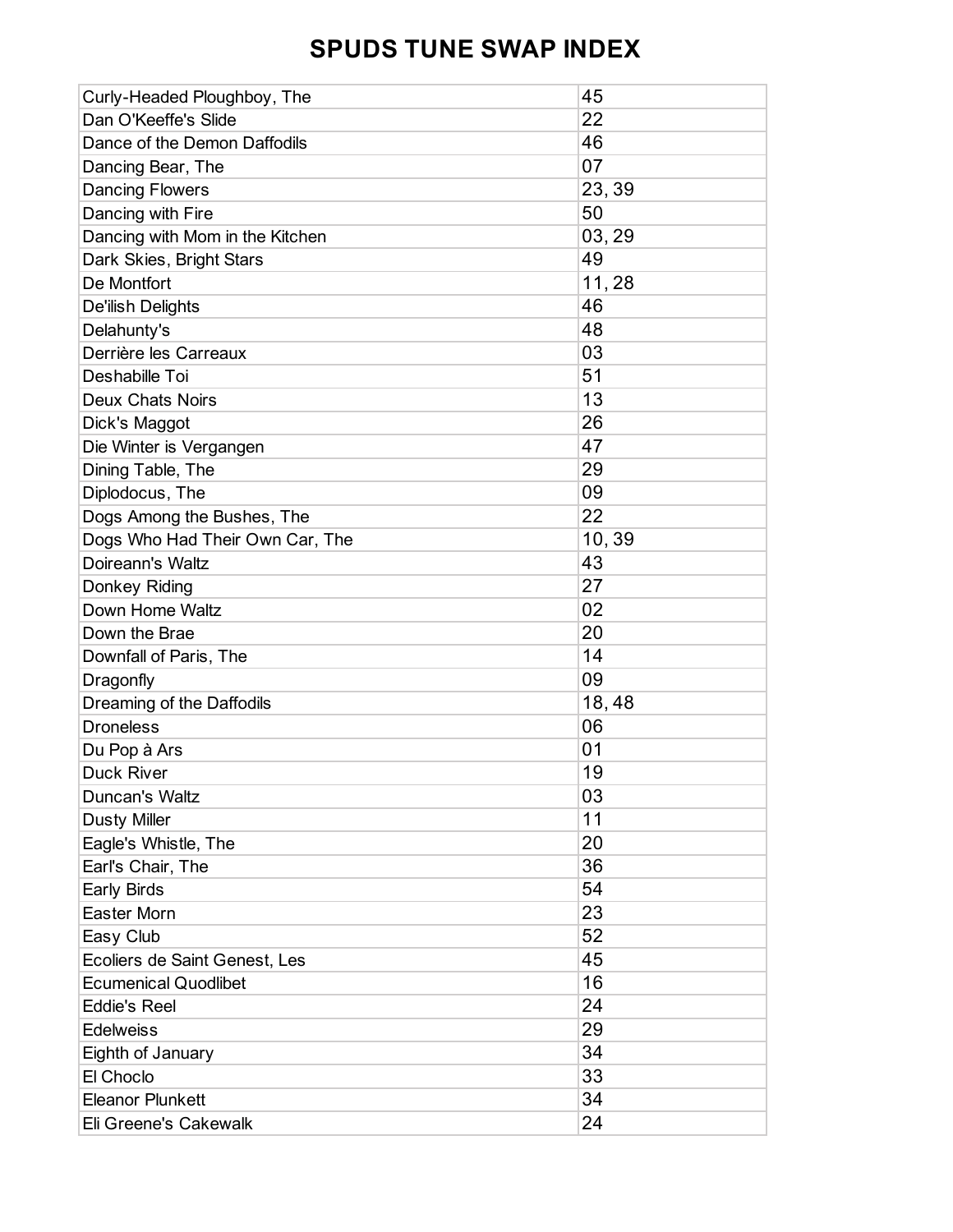| <b>Elizabeth Clare</b>                | 11             |
|---------------------------------------|----------------|
| <b>Elk River Blues</b>                | 04             |
| <b>Elzic's Farewell</b>               | 24             |
| Emperor of the Moon, The              | 31,41          |
| Epstanbul                             | 05, 16, 24, 39 |
| Erie Canal, The                       | 45             |
| <b>Evit Gabriel</b>                   | 38             |
| Fair Hill of Killen, The              | 10             |
| Fair Jenny's Reel                     | 30             |
| <b>Faithless Nancy Dawson</b>         | 21             |
| Fandango, The                         | 18             |
| Far from Home                         | 14, 29, 40, 49 |
| Farewell to Tchernobyl                | 35             |
| Farewell to Whiskey                   | 32             |
| <b>Fate's Reel</b>                    | 34             |
| Female Saylor, The                    | 06,45          |
| Fiddle Hill Jig                       | 27             |
| Fiddle School, The                    | 27             |
| <b>Fingal's Cave</b>                  | 21             |
| <b>Fingal's Weeping</b>               | 01             |
| Fire Jig                              | 16, 29         |
| First Day of Spring                   | 23             |
| <b>Fisher's Hornpipe</b>              | 20,53          |
| Flatworld                             | 25             |
| Flickan Fran Torsvi                   | 31,50          |
| <b>Flickorna Svensson</b>             | 24, 26         |
| Flight, The                           | 41,49          |
| Flop-Eared Mule II                    | 09             |
| Flower o' the Quern, The              | 23             |
| <b>Flowers of Edinburgh</b>           | 07, 23         |
| Flowers of Edinburgh, Hornpipe        | 48             |
| Flowers That Bloom in the Spring, The | 48             |
| Fly Around                            | 19             |
| Fly in the Porter, The                | 32             |
| Fly, Eagles, Fly                      | 54             |
| Flying Home to Shelley                | 40             |
| Follow Me Up to Carlow                | 31             |
| <b>Forty Second Regiment March</b>    | 42             |
| Forty-Two Pound Cheque                | 42             |
| Four Forty-Four                       | 52             |
| Four Kisses, The                      | 46             |
| <b>Four Little Girls</b>              | 19             |
| <b>Four Potatoes</b>                  | 08             |
| Fox on The Town, The                  | 46             |
| Frankenstorm                          | 38             |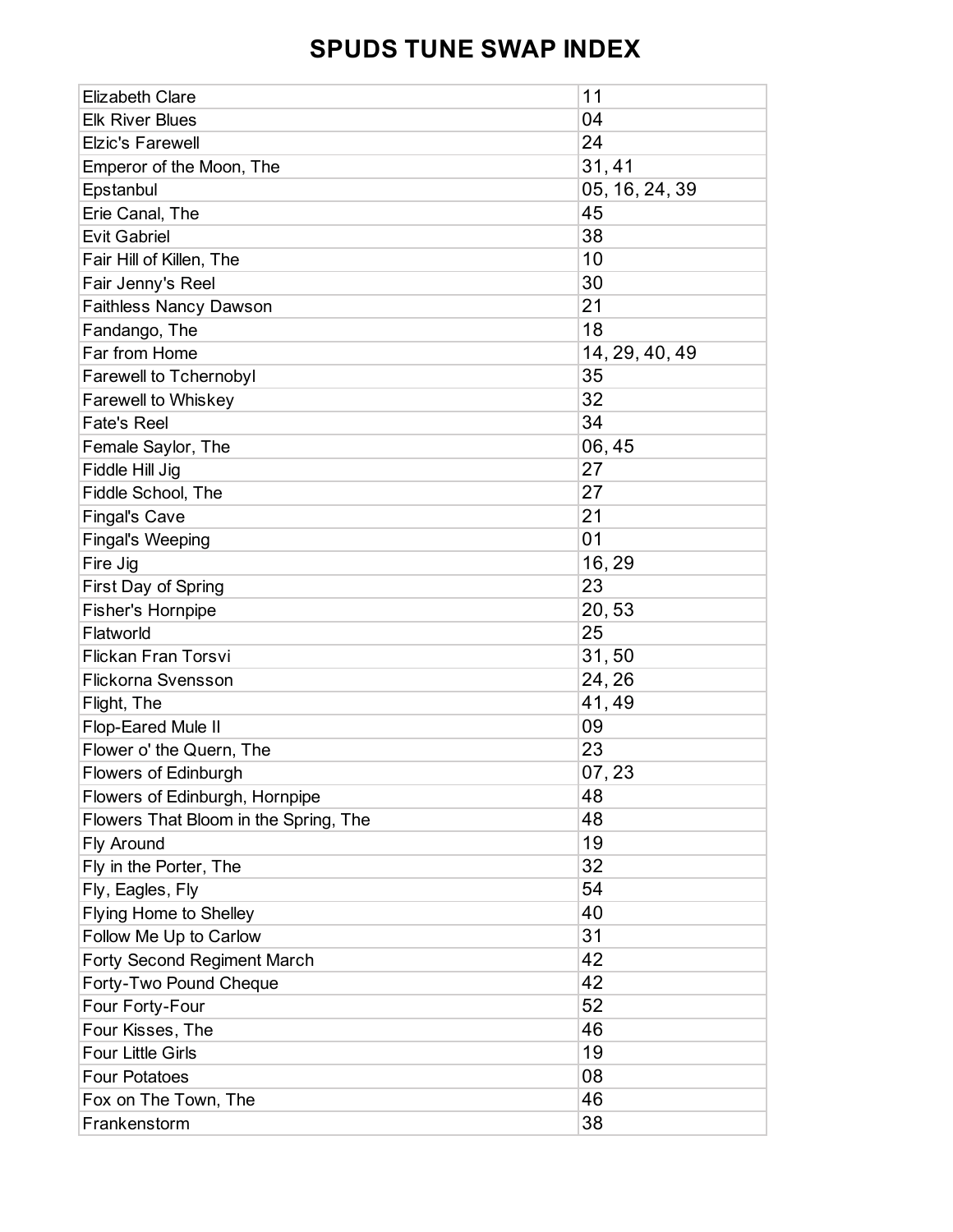| Friendly Visit, The                        | 14             |
|--------------------------------------------|----------------|
| <b>Frieze Britches</b>                     | 22             |
| Full Rigged Ship, Da                       | 21,28          |
| Garden of Daisies, The                     | 25             |
| Garfield's Blackberry Blossom              | 35             |
| Garrett Barry's                            | 46             |
| Gaspacho                                   | 06             |
| Gibbous Moon                               | 41             |
| Gigue Du Salon                             | 06             |
| Girl with the Blue Dress on, The           | 37,51          |
| Give the Fiddler A Dram                    | 32             |
| Glass of Beer, The                         | 32             |
| Go Mauve                                   | 38             |
| Gogh Dog Gogh                              | 26             |
| Gone A-Rovin'                              | 14             |
| Good Old Way, The                          | 20             |
| <b>Gower Wassail</b>                       | 17             |
| Grasshopper Sittin' on a Sweet Potato Vine | 09, 25         |
| <b>Green Fields of America</b>             | 15, 25, 33, 37 |
| Green Linnet, The                          | 54             |
| Green Mountain Petronella II               | 20             |
| <b>Green Sleeves and Yellow Lace</b>       | 37,51          |
| Greenholm (Gigue for Genny)                | 37             |
| <b>Greening the Rainbow</b>                | 37             |
| Grey Jay                                   | 54             |
| Grondeuse, La                              | 46             |
| <b>Grub Springs</b>                        | 33             |
| Grumbling Old Man and Growling Old Woman   | 43             |
| Gundercuff.Jig                             | 08, 39         |
| <b>Gussie's Tune</b>                       | 42             |
| Hambleton's Round O                        | 06             |
| Hare's Maggot, The                         | 41             |
| Harvest Home                               | 07,38          |
| Haunted House, The                         | 13,38          |
| <b>Hawks and Eagles</b>                    | 54             |
| Hazebrouck/Au matin                        | 31             |
| <b>Hector the Hero</b>                     | 53             |
| <b>Hell Hot and Heaven Sweet</b>           | 05             |
| Hellebore                                  | 23             |
| <b>Hen's Feet and Carrots</b>              | 07             |
| <b>Herbert The Sherbet</b>                 | 40             |
| Hineh Ma Tov                               | 14             |
| Hint of Spring, A                          | 48             |
| Hitchcock's Jig                            | 13             |
| Holly Bush, The                            | 23             |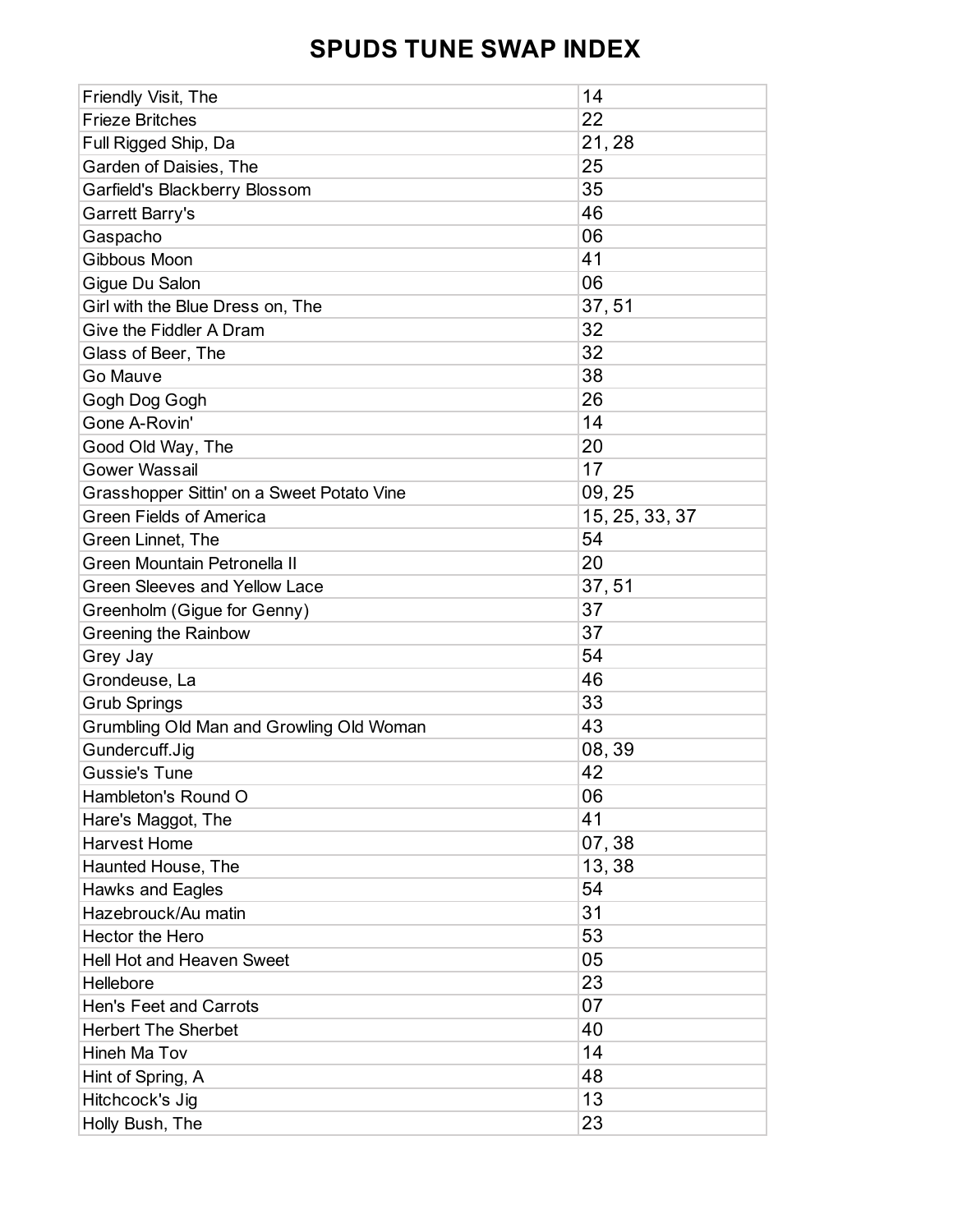| Hommage à Edmond Parizeau            | 14         |
|--------------------------------------|------------|
| Honeymoon Reel, The                  | 26         |
| Hop Ground, The                      | 32         |
| Horses' Brawl                        | 11         |
| Hot as Pepper                        | 12         |
| House on the Rock, The               | 36         |
| Houston, Problem Solved              | 26         |
| How Can I Keep from Singing?         | 14         |
| Hubbub                               | 07         |
| <b>Hull's Victory</b>                | 21         |
| Humours of Ballyloughlin, The        | 05, 27     |
| Hungarian Gypsy Tune                 | 40         |
| <b>Hunter's Purse</b>                | 51         |
| Hunting the Snipe                    | 39         |
| I'll Buy Boots for Maggie            | 14, 22, 51 |
| I'll Tell Me Ma                      | 22         |
| <b>Ice House Waltz</b>               | 03         |
| <b>Ichabod's Last Ride</b>           | 38         |
| <b>Idlewild Jig</b>                  | 22         |
| Ig-Night                             | 17         |
| In the Bleak Midwinter               | 17         |
| In the Fields in Frost and Snow      | 12         |
| In the Hall of the Mountain King     | 52         |
| In the Mood                          | 47         |
| <b>Irish Lamentation</b>             | 40         |
| Irishman's Heart to the Ladies, An   | 52         |
| <b>Jack's Health</b>                 | 52         |
| Jack's Maggot                        | 52         |
| Jackie Tar (Cuckoo's Nest)           | 22         |
| Jamie Allen                          | 20, 27     |
| Jaybird                              | 47         |
| Jaybird Died with the Whooping Cough | 54         |
| Jefferson and Liberty                | 35         |
| Jeopardy Theme                       | 42         |
| Jessica's                            | 22         |
| Jet du Lama, Le                      | 47         |
| John Brown's March                   | 34         |
| John McNeil's Reel                   | 24         |
| Johnnie Mickey's Polka               | 22         |
| Johnny Cope                          | 27,48      |
| Josefin's Waltz                      | 43         |
| Jour d'ete                           | 12         |
| Joy of My Life, The                  | 15, 22     |
| Judy and Jim's Wedding               | 50         |
| Juice of Barley (ECD version)        | 32         |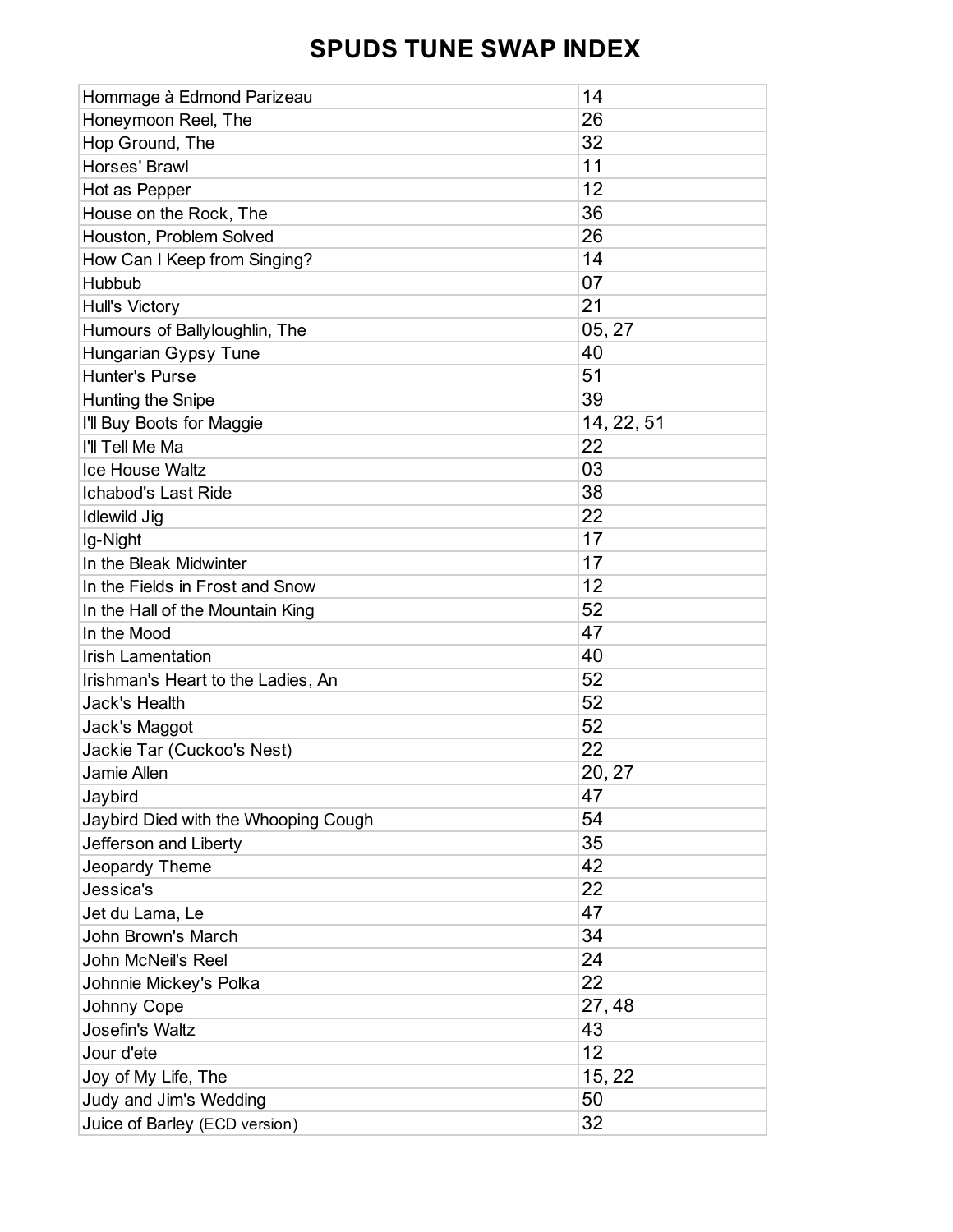| 13,38<br>Jump at the Sun I<br>41<br>Jump at the Sun II<br>33<br>June Apple<br>49<br>Jupiter (from The Planets, Opus 32)<br>17<br>Kas a Bar<br>09,26<br>Katydid<br>11<br>Key to the Cellar |
|-------------------------------------------------------------------------------------------------------------------------------------------------------------------------------------------|
|                                                                                                                                                                                           |
|                                                                                                                                                                                           |
|                                                                                                                                                                                           |
|                                                                                                                                                                                           |
|                                                                                                                                                                                           |
|                                                                                                                                                                                           |
|                                                                                                                                                                                           |
| 46<br>Killarney Boys of Pleasure, The                                                                                                                                                     |
| 50<br>Kimberly and Kimberlyn Radiant and Enduring Love                                                                                                                                    |
| 24<br>King George IV                                                                                                                                                                      |
| 30<br>King of the Fairies - reel                                                                                                                                                          |
| 30<br>King of the Fairies - set dance                                                                                                                                                     |
| 52<br>Kingsbury Reel                                                                                                                                                                      |
| Kitchen Girl<br>05, 33, 40                                                                                                                                                                |
| 36<br><b>Kitty McGee</b>                                                                                                                                                                  |
| 53<br><b>Knole Park</b>                                                                                                                                                                   |
| 34<br>Kohala March                                                                                                                                                                        |
| 10<br>Kylebrack Rambler, The                                                                                                                                                              |
| 02, 28<br>L'Air Mignonne                                                                                                                                                                  |
| 37<br>L'Ombre Verte                                                                                                                                                                       |
| 51<br>Ladies Pantalettes, The                                                                                                                                                             |
| 10<br>Lady Norman's Autoped                                                                                                                                                               |
| 14, 20, 53<br>Lady of the Lake                                                                                                                                                            |
| 04<br>Laita                                                                                                                                                                               |
| 47<br><b>Lamb Skinnet</b>                                                                                                                                                                 |
| 14, 47<br>Lambingfold                                                                                                                                                                     |
| 16, 20, 40<br>Lamplighter's Hornpipe                                                                                                                                                      |
| 09,30<br>Lantern Fly                                                                                                                                                                      |
| 39<br>Larksinam Jig                                                                                                                                                                       |
| 26<br>Leaving Lismore                                                                                                                                                                     |
| 53<br>Liberated Librarian, The                                                                                                                                                            |
| 16<br>Light & Shadow Waltz                                                                                                                                                                |
| 13<br>Light Through the Fog, A                                                                                                                                                            |
| 09, 25, 30, 53<br>Lightnin' Bug                                                                                                                                                           |
| 13<br><b>Lilting Banshee</b>                                                                                                                                                              |
| 15<br>Little Beech Trees, The                                                                                                                                                             |
| 19<br>Liverpool Hornpipe, The                                                                                                                                                             |
| 51<br>Llama's Pajamas, The                                                                                                                                                                |
| 42<br>Long Hot Shower, The                                                                                                                                                                |
| 37<br>Looking at A Rainbow Through A Dirty Window                                                                                                                                         |
| 38<br>Lootering                                                                                                                                                                           |
| 45<br>Lördags Valsen (Saturday waltz)                                                                                                                                                     |
| 01<br>Lounge Bar, Da                                                                                                                                                                      |
| 39<br>Love at the Endings                                                                                                                                                                 |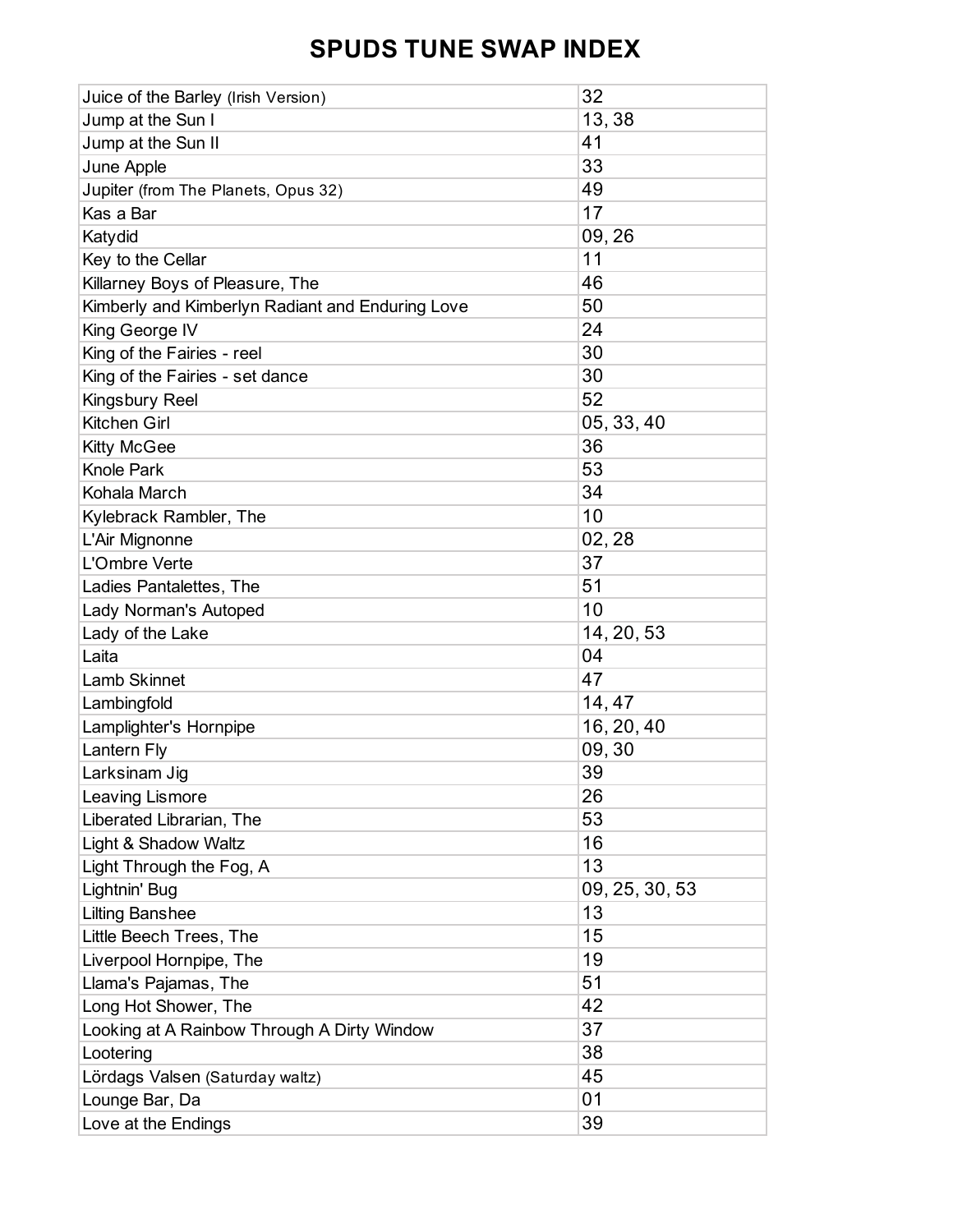| Love of My Life, The                  | 01             |
|---------------------------------------|----------------|
| Lover's Waltz, The                    | 26             |
| Lucy Farr's Barn Dance                | 43             |
| Mac's Fancy                           | 27             |
| Maggie in the Wood                    | 44             |
| Maggie's Pancakes                     | 37             |
| Maid Behind the Bar                   | 32, 45         |
| Main Dans La Main                     | 04             |
| Mairi's Wedding                       | 15, 44, 47     |
| Maison de Glace, La                   | 01, 05, 27, 30 |
| March of the Chocolate Zombie Bunnies | 13             |
| Mariah's Key                          | 13, 24         |
| Martin O'Connor's                     | 30             |
| Martin Wynne's No. 2                  | 29             |
| Masters of this Hall (Female Saylor)  | 17             |
| Maureen from Gibberland               | 22             |
| Mayor Harrison's Fedora               | 34             |
| McMahon's                             | 14, 24         |
| Meeting of the Waters, The            | 35             |
| Meeting of the Waters, The - Waltz    | 34             |
| Merrily Kiss the Quaker's Wife        | 29,46          |
| Merry Merry Milkmaids, The            | 45             |
| <b>Michael Turner's Waltz</b>         | 17, 19, 53     |
| Michael's                             | 28             |
| Mickey the Moulder                    | 08             |
| Miles of Smiles                       | 07             |
| Mimolette                             | 33             |
| Minor Spaniard, The                   | 13,30          |
| Minor, Doh, Fa II, La                 | 31             |
| Minuet in G Major                     | 20             |
| Miss Gordon of Gight                  | 40             |
| Mississippi Sawyer                    | 19,45          |
| Mistwold                              | 28             |
| <b>Moll Roe</b>                       | 42             |
| Mominette (Nobel Franz)               | 30, 32         |
| Mominette II                          | 03             |
| Mon Amy (Ronde 2)                     | 39             |
| Money in Both Pockets                 | 51             |
| Moon and Seven Stars                  | 49             |
| Moon River                            | 49             |
| Moonflower                            | 34, 44         |
| Morning Star, The                     | 41             |
| Motorway Mazurka                      | 03, 14, 15, 50 |
| Mouse in the Mug, The                 | 31             |
| Moving Cloud                          | 41             |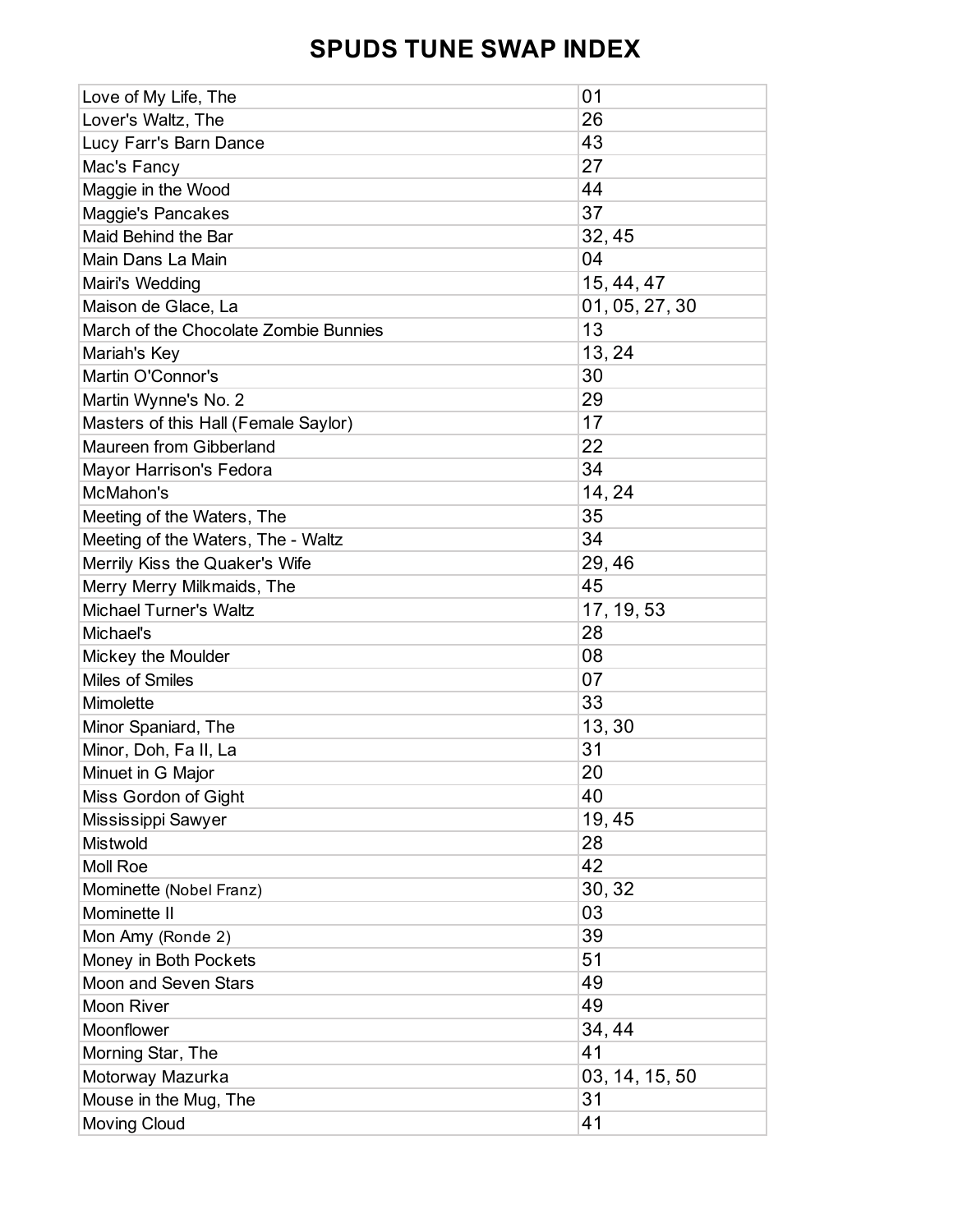| Moving on Moving off               | 02, 18             |
|------------------------------------|--------------------|
| Mr. Beveridge's Maggot             | 32                 |
| Mr. Handel's Gigue                 | 47                 |
| Mrs.Conway's Chocolate Cake        | 46                 |
| Mucking o' Geordie's Byre, The     | 26                 |
| Mug of Brown Ale                   | 32                 |
| Muiñeira De Chantada in Dm         | 46, 53             |
| <b>Munster Buttermilk</b>          | 33                 |
| Music in the Glen                  | 14                 |
| Music Theory Song, The             | 40                 |
| <b>Mutt's Favorite</b>             | 47                 |
| My Cape Breton Home                | 29                 |
| My Home                            | 29                 |
| My Love She's but a Lassie Yet     | 53                 |
| Nail That Catfish to a Tree        | 07, 19, 25, 42, 44 |
| Nail That Catfish to the Tree II   | 01                 |
| Nancy in a Shirttail               | 19,51              |
| Nancy's Waltz                      | 08, 24             |
| Navvy on the Line                  | 21                 |
| New Beginning, A                   | 18, 42             |
| New Concertina Reel, The           | 18                 |
| New Dawn, New Day                  | 26, 44             |
| New Fandango, The                  | 18                 |
| <b>New Five Cents</b>              | 44                 |
| New Land, The                      | 18,43              |
| New Rigged Ship, Da                | 18,28              |
| New Year's Day in the Morning      | 18                 |
| <b>Nez</b>                         | 08, 13             |
| Night Geese Polska                 | 41                 |
| Night They Reversed the Curse, The | 13, 38             |
| Nixon's Farewell                   | 34                 |
| Noël Nouvelet                      | 16,43              |
| North Carolina Breakdown           | 05, 27             |
| Norwegian Wood                     | 36                 |
| Not the Worm                       | 11,26              |
| Now is the Month of Maying         | 23                 |
| Nyth Y Gwcw (Cuckoo's Nest)        | 54                 |
| O Chanukah                         | 16                 |
| O'Carolan's Draught                | 32                 |
| O'Carolan's Welcome                | 22                 |
| O'Donnell Abu                      | 35                 |
| Obama's March to the White House   | 35                 |
| Ocho Kandelikas                    | 16                 |
| October Jig                        | 28                 |
| Off to California                  | 32                 |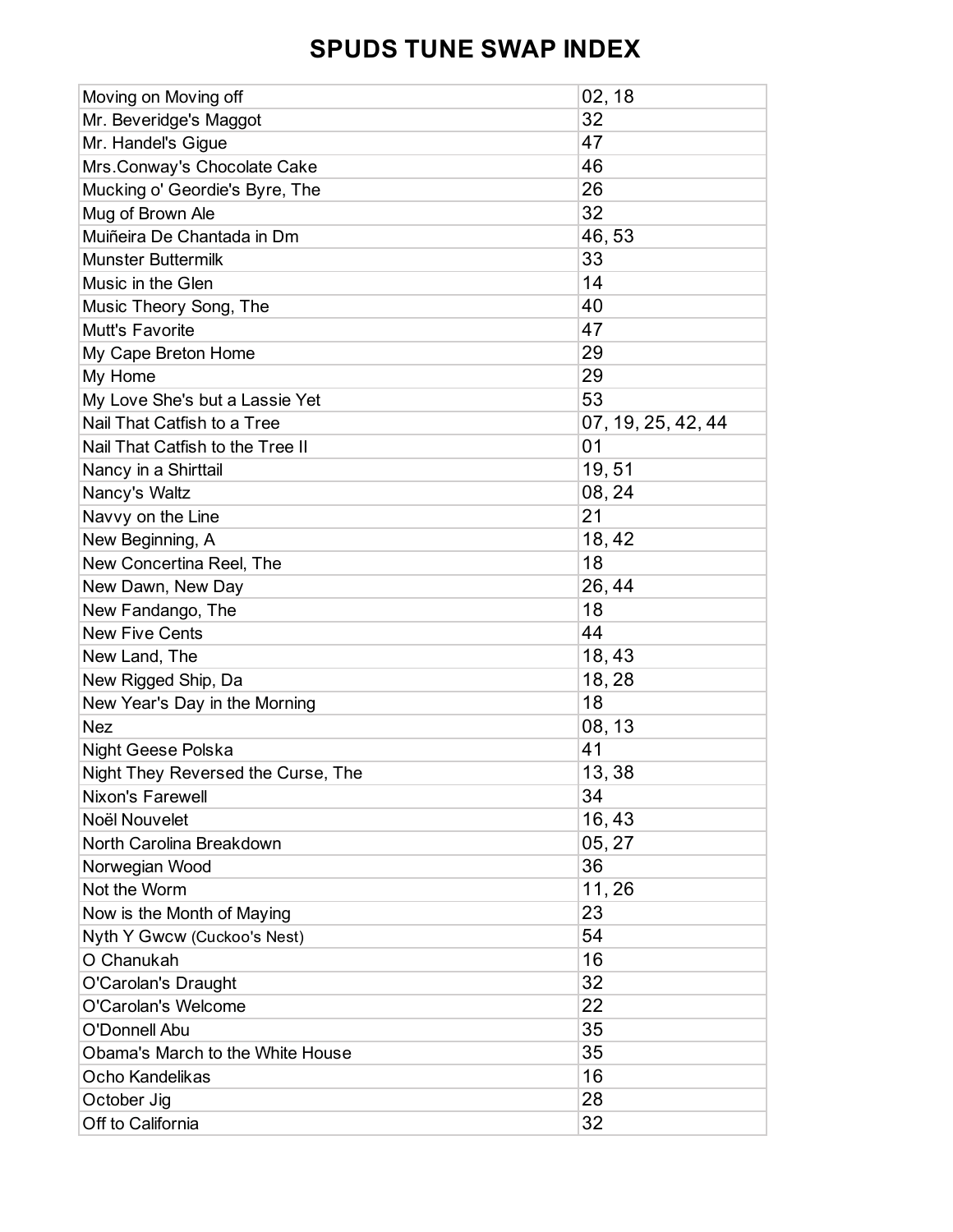| Old Bush, The                                            | 20         |
|----------------------------------------------------------|------------|
| Old Favorite                                             | 20,39      |
| Old French                                               | 20, 28     |
| Old Grey Cat                                             | 05, 44, 47 |
| Old King's Reel                                          | 24         |
| <b>Old Madeira Waltz</b>                                 | 28,46      |
| Old Mother Flanagan                                      | 29, 30     |
| Old Mother Nikki                                         | 30         |
| Old Wife Behind the Fire                                 | 16, 20     |
| Old Yeller Dog (Came Trottin' Through the Meeting House) | 37         |
| On Lark                                                  | 19         |
| On the Danforth                                          | 44, 48     |
| One Note Samba                                           | 40         |
| One-Horned Sheep                                         | 48         |
| Ookpik Waltz 3                                           | 27         |
| Origin of the World, The                                 | 34         |
| <b>Ormond Sound</b>                                      | 21         |
| Orphan, The                                              | 22         |
| Orvetta Waltz                                            | 28,46      |
| Otter's Holt                                             | 09         |
| Out on the Ocean                                         | 10         |
| Over the Waterfall                                       | 21,44      |
| Owl's Cowl                                               | 09,51      |
| <b>Owls with Tentacles</b>                               | 54         |
| Oyster Wives Rant, The                                   | 09         |
| Paddy Fahy's Jig                                         | 06         |
| Paddy McGinty's Goat                                     | 09         |
| Paint It Black                                           | 37         |
| Parting Glass, The                                       | 32         |
| Peelers Jacket, The                                      | 45         |
| <b>Penobscot Memory</b>                                  | 36         |
| Pernod                                                   | 28, 32     |
| <b>Peter Barnes</b>                                      | 24         |
| Peter's Garden                                           | 25         |
| Petit Bateaux, Les                                       | 04         |
| Petit Déjeuner, Le                                       | 33         |
| Petronella                                               | 20         |
| Phineas' March                                           | 24,48      |
| Picking of Sticks                                        | 36         |
| Pink Eye Lament                                          | 39         |
| <b>Pitter Patter</b>                                     | 26         |
| Plane Tree, The                                          | 30, 36     |
| <b>Planxty Fanny Power</b>                               | 22         |
| Planxty George Brabazon                                  | 22         |
| Plough and the Stars, The                                | 41         |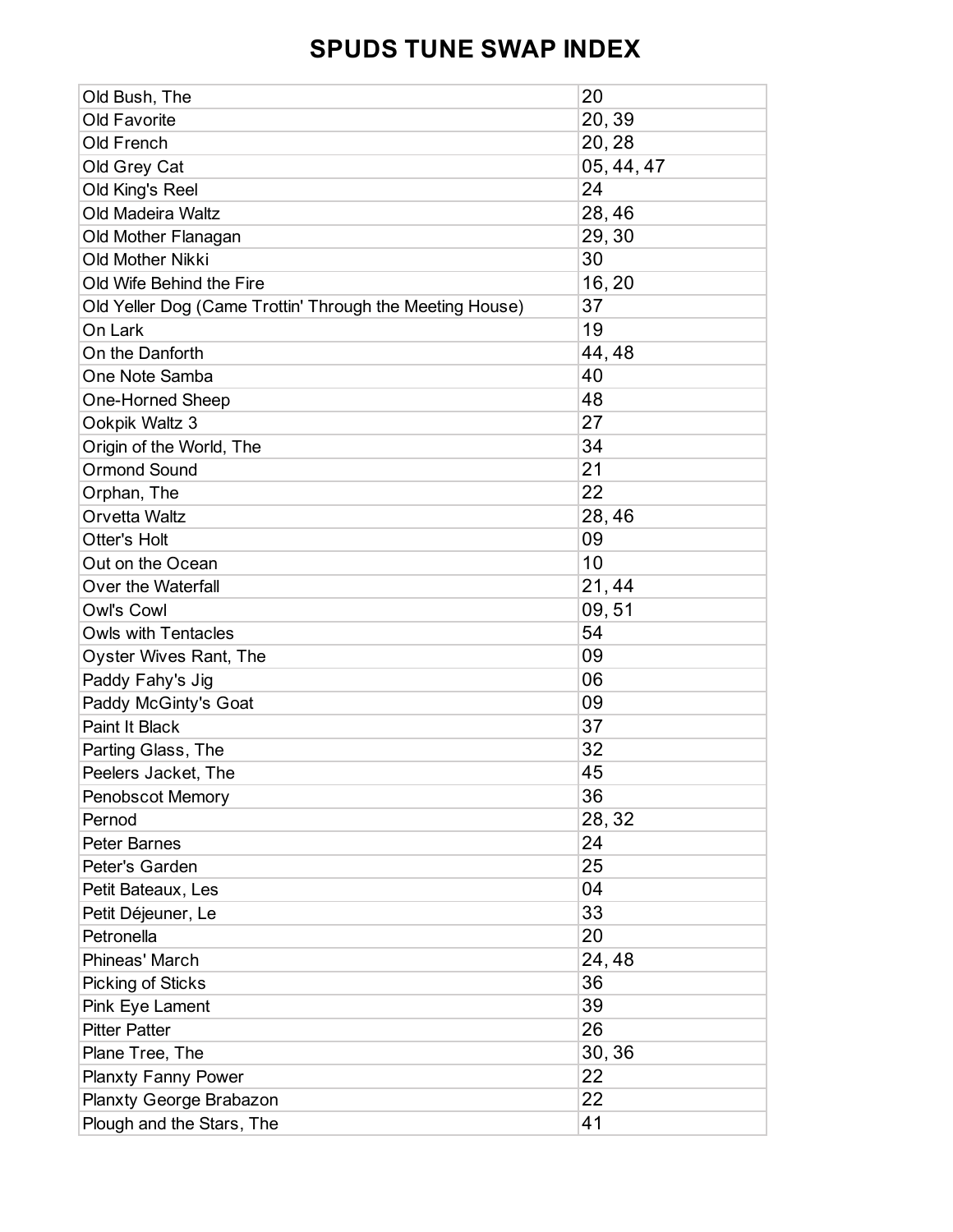| Pluck Me a Fig (Winter Oranges)                | 12         |
|------------------------------------------------|------------|
| Pluto's Head                                   | 49         |
| Pointe au Pic                                  | 07         |
| Polka Piquee du Pourpier                       | 23         |
| Poll Ha'Penny                                  | 04         |
| Poor Old Woman                                 | 30         |
| Porcupine Bit, The                             | 09         |
| Poules Huppées, Les                            | 54         |
| Praties Are Dug and the Frost is All Over, The | 22         |
| <b>President Garfield's Hornpipe</b>           | 35         |
| <b>Pretty Baby</b>                             | 19         |
| Pretty Little Dog                              | 19, 44     |
| Princess Royal                                 | 47         |
| Promeneuse, La                                 | 04         |
| Providence, The                                | 35         |
| <b>Puddleglum's Misery</b>                     | 46,50      |
| Pull Out the Knife and Stick It in Again       | 06, 38, 42 |
| <b>Quark Soup</b>                              | 38         |
| Quarry Cross, The                              | 22, 43     |
| Quatre Voyelles, une Consonne                  | 26         |
| Queen of Hearts, The                           | 52         |
| Queen's Polka                                  | 52         |
| Ragtime Reel                                   | 35         |
| Rainy Day, The                                 | 42,50      |
| <b>Rampant Tolerance</b>                       | 27         |
| Rebecca                                        | 07         |
| Red Deer on the Hill                           | 38         |
| <b>Red Haired Boy</b>                          | 02, 27     |
| Red Haired Boy (Bo Diddley beat)               | 22         |
| <b>Red House</b>                               | 08, 37     |
| Red Tom of the Hills                           | 22         |
| Redwing                                        | 37,54      |
| Reel de Charles Lindbergh                      | 24         |
| Reel de Montreal                               | 28         |
| Reel des Oignons                               | 33         |
| Reel of Mullinavat                             | 05         |
| Reel of the 23rd Olympics                      | 34         |
| <b>Reel St Josef</b>                           | 39         |
| Reign of Love                                  | 02, 05, 52 |
| Reopening                                      | 40         |
| Rest and Be Thankful, The                      | 15         |
| Richmond Cotillion, The                        | 35         |
| Riding on a Load of Hay                        | 44         |
| Rights of Man, The                             | 53         |
| Road to California                             | 06, 20     |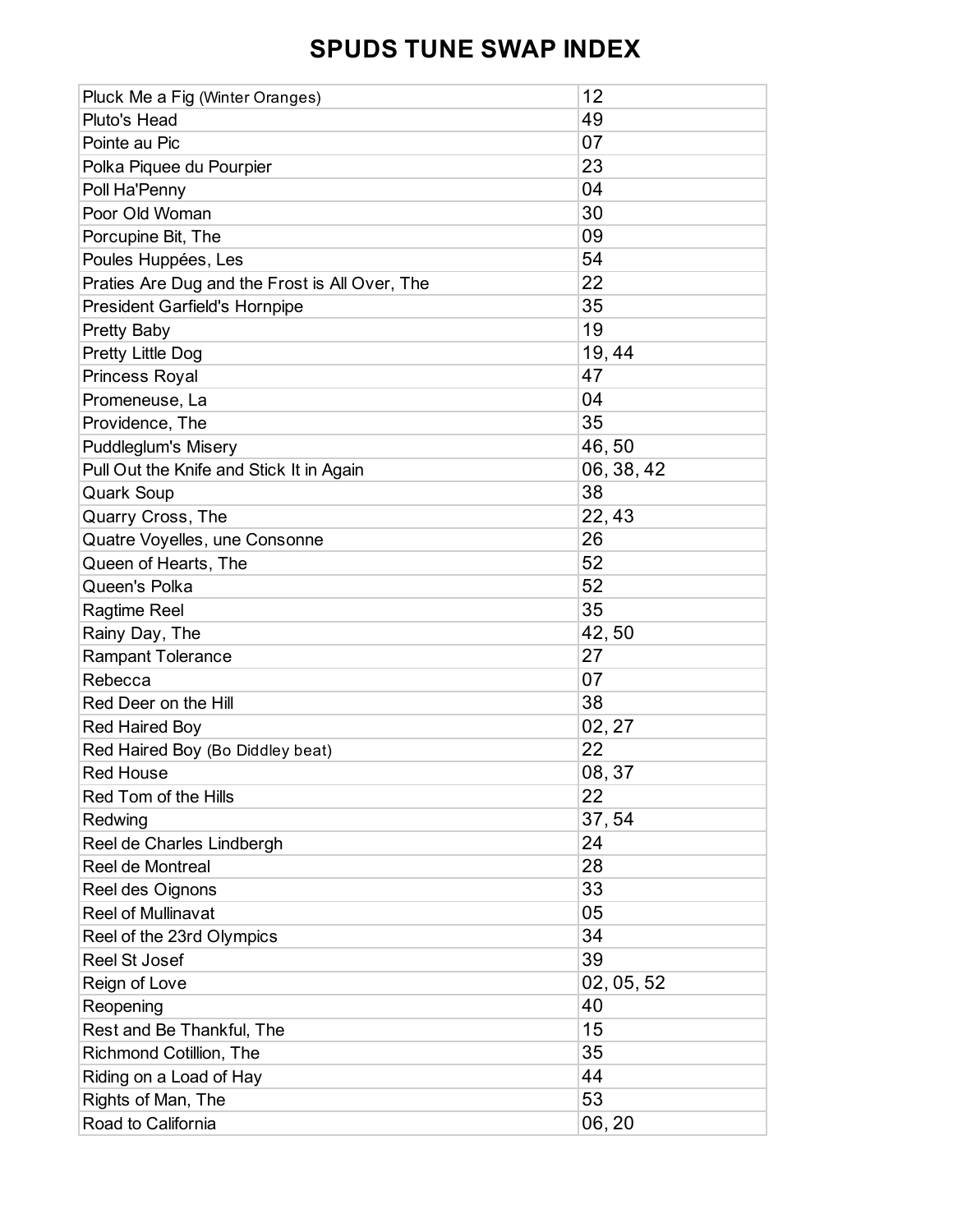| Road to Lisdoonvarna                               | 28,50      |
|----------------------------------------------------|------------|
| Road to Oysterdam                                  | 21         |
| <b>Robertson's Reel</b>                            | 48         |
| Rocky Road to Dublin, The                          | 36         |
| Rolling Waves, The                                 | 21,30      |
| <b>Rollstone Mountain</b>                          | 28         |
| Rosa Enflorece, La                                 | 16         |
| Rose in the Heather                                | 23         |
| Rose Tree                                          | 35, 36     |
| Round About Our Coal Fire                          | 16         |
| Round the Horn                                     | 21         |
| Rue des Prés                                       | 47         |
| Ruth's Rag                                         | 51         |
| Sadie at the Back Door                             | 05, 29     |
| Sailor's Hornpipe                                  | 21, 45     |
| Sal's Got Mud Between Her Toes                     | 14         |
| Salamanca Reel, The                                | 31, 40, 50 |
| Sally Gardens                                      | 48         |
| Sally Smacked Me with a Flounder                   | 23         |
| Sandy Boys                                         | 05, 19     |
| Sansonette                                         | 03, 09, 54 |
| Scarce o' Tatties                                  | 33         |
| Scollay's Reel                                     | 06         |
| Sean Ryan's                                        | 22         |
| Sellenger's Round                                  | 18, 34, 44 |
| Seneca Square Dance                                | 01,44      |
| Septembre                                          | 46         |
| Seventh Heaven                                     | 40         |
| Shaalds o' Foula, Da                               | 21         |
| <b>Shake Out Your Shoes</b>                        | 51         |
| Shandy Hall                                        | 50         |
| Shenandoah Falls                                   | 05         |
| Ships Are Sailing                                  | 21         |
| Shoe the Donkey                                    | 51         |
| Shoes and Stockings                                | 51         |
| Shoo Fly                                           | 09         |
| Shores of Lough Gowna, The                         | 48         |
| Shove that Pig's Foot a Little Farther in the Fire | 19, 44     |
| Si Bheag Si Mhor                                   | 43         |
| Siege of Limerick                                  | 35         |
| Silver Spear, The                                  | 30         |
| Silver Spire, The                                  | 06         |
| Skylark, The                                       | 54         |
| Sleigh Ride                                        | 17         |
| Slockit Light, Da                                  | 16         |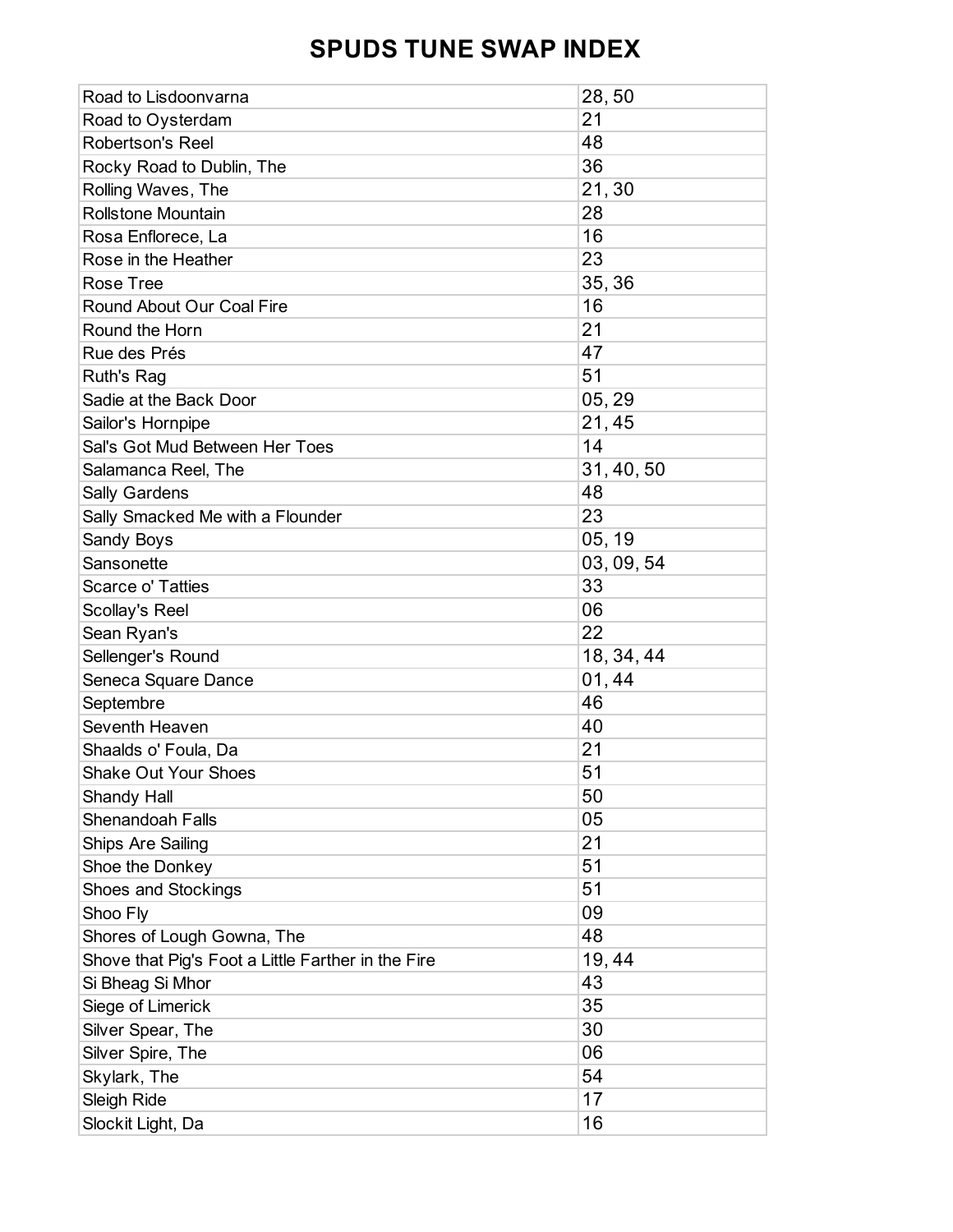| Sloe, The                            | 02, 28     |
|--------------------------------------|------------|
| <b>Smash the Windows</b>             | 52         |
| Snurran                              | 53         |
| Solar Carol                          | 17         |
| Soldier's Joy                        | 20         |
| Solstice Maid, The                   | 17,49      |
| Somerset Wassail                     | 17         |
| Somewhere Over the Rainbow           | 41         |
| Sommervalsen                         | 05, 12, 31 |
| Song of the Books, The               | 53         |
| Southwind                            | 23         |
| Spaniard, The                        | 28,30      |
| Sparkle of Starlight                 | 49         |
| Speed the Plough (hornpipe)          | 45         |
| Speed the Plough (old time)          | 45         |
| Splendid Shilling, The               | 28         |
| Spootiskerry                         | 14, 28     |
| Spotted Dog, The                     | 42         |
| <b>Spotted Pony</b>                  | 46         |
| <b>Spring Fever</b>                  | 47         |
| Spring Morning, The                  | 48         |
| <b>SPUDS Polka</b>                   | 50         |
| Squeezebox Waltz                     | 50         |
| <b>Squirrel Heads and Gravy</b>      | 33         |
| <b>Squirrel Hunters</b>              | 09         |
| Stack of Barley, The                 | 33         |
| <b>Staines Morris</b>                | 36         |
| Star above the Garter                | 41,49      |
| <b>Star of Bethlehem</b>             | 16, 41     |
| <b>Star of Munster</b>               | 33, 41     |
| Star of the County Down              | 42, 49     |
| Star Trek: The Next Generation theme | 49         |
| Starry Lane to Monaghan, The         | 39         |
| <b>Starry Nights of Shetland</b>     | 49         |
| <b>Stars and Stripes Forever</b>     | 39         |
| Sto Mi E Milo                        | 04, 31     |
| Stolen Card, The                     | 52         |
| Stone of Destiny                     | 36         |
| Stone's Rag II                       | 36         |
| <b>Streets of Laredo</b>             | 45         |
| <b>Sunday River Waltz</b>            | 45         |
| Sunshine                             | 41         |
| <b>Sustainers</b>                    | 19         |
| Suzannah's                           | 40         |
| Swallow's Tail Jig                   | 54         |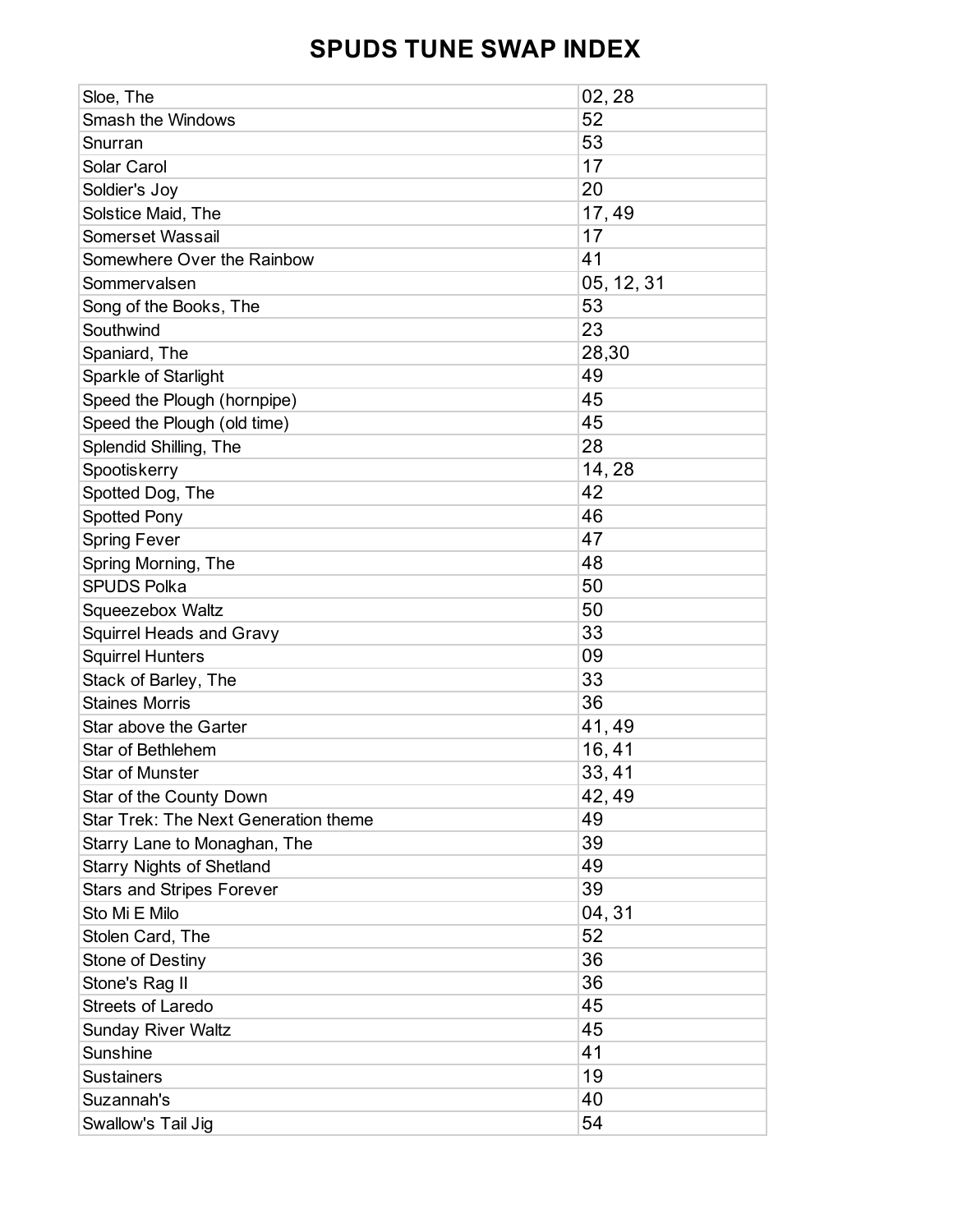| Swallow's Tail Reel, The              | 42     |
|---------------------------------------|--------|
| Sweet Flowers of Milltown, The        | 23     |
| Sweet Jenny Jones                     | 19     |
| Swinging on a Gate                    | 06     |
| Sylvia's Serenade                     | 11     |
| Talgoxen                              | 54     |
| Tam Lin                               | 47     |
| <b>Tampico Road</b>                   | 06, 29 |
| Tanya's Semicentennial                | 50     |
| Tarantula Jig                         | 09, 38 |
| Teacher's Jig                         | 45     |
| <b>Temperance Reel</b>                | 32     |
| Terpsichore                           | 49     |
| <b>Thanksgiving Waltz</b>             | 15     |
| Theme Vannitaise (Twiglet)            | 36     |
| <b>Tiffy and Pluto</b>                | 49     |
| <b>Tilting Summer in</b>              | 12, 32 |
| Tilting the Windmill                  | 25     |
| <b>Tiptoe Thru the Tulips</b>         | 26     |
| <b>Tooth Fairy</b>                    | 24     |
| Torn Jacket, The                      | 45     |
| <b>Toss the Feathers</b>              | 48     |
| Tourdion                              | 19     |
| Tourner à Trois                       | 52     |
| Trim the Velvet                       | 51     |
| Trip to Dingle                        | 10     |
| Trip to Durrow                        | 10     |
| Trip to Kilburn                       | 11     |
| Trip to Pakistan                      | 31     |
| <b>Trip to Paris</b>                  | 10     |
| Trip to Skye                          | 44     |
| Troika                                | 26     |
| Tu m'avais dit que tu M'aimais        | 44     |
| Turkish in the Straw                  | 15     |
| Turn of the Tide (Moonlight Moorings) | 41     |
| Turtle in the Grass                   | 16     |
| Twenty-Eighth of January              | 34     |
| <b>Twin Sisters</b>                   | 08     |
| <b>Tzadik Katamar</b>                 | 31     |
| Un Flambeau, Jeanette, Isabelle       | 17     |
| <b>Uncle Turner's Waltz</b>           | 43     |
| <b>Union Maid</b>                     | 45     |
| Unknown Road                          | 28     |
| Up to the Sky                         | 28     |
| Up with Aily                          | 41     |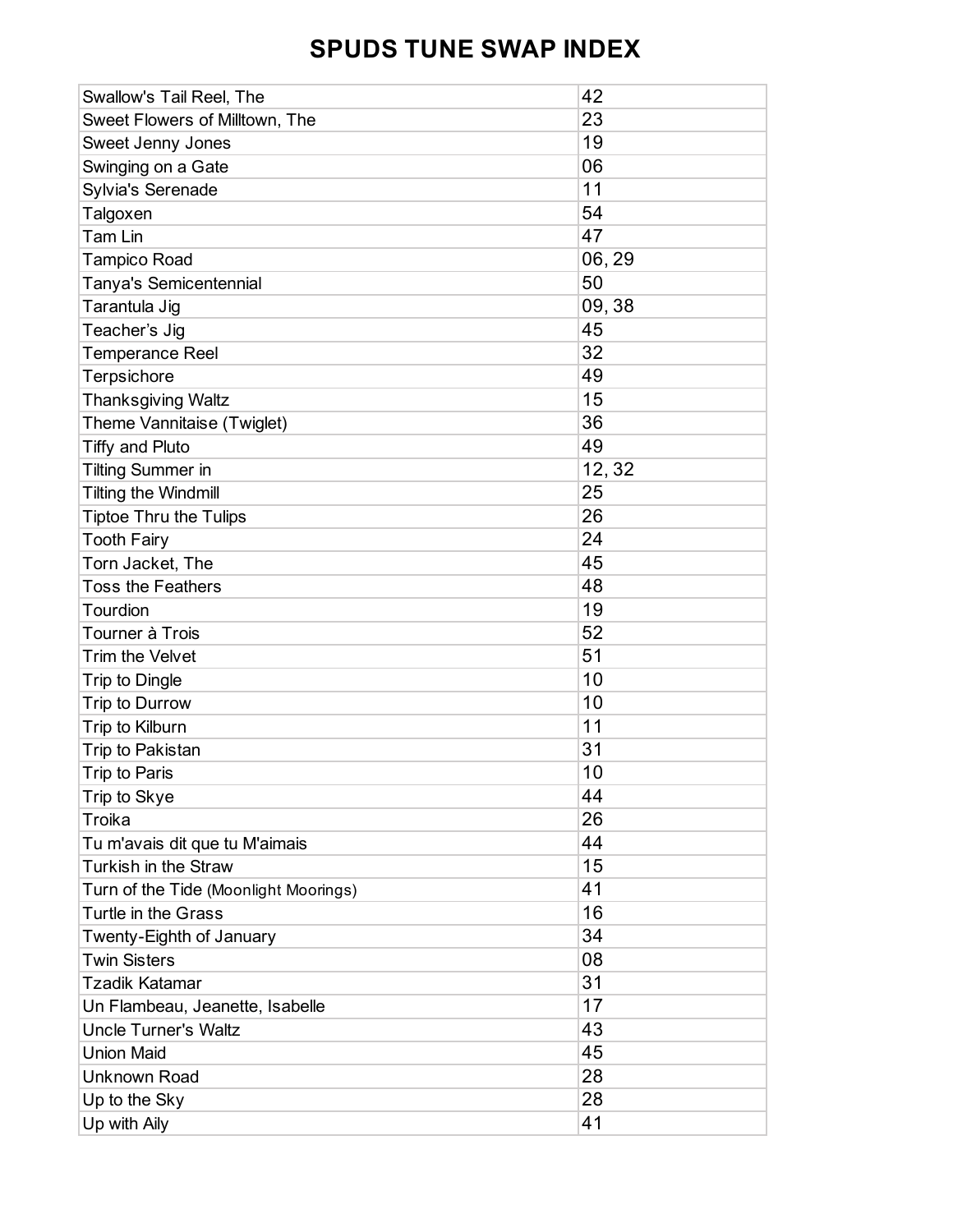| Valiant, The                                  | 02             |
|-----------------------------------------------|----------------|
| Valse à Mary                                  | 28             |
| Varshaver Freylekhs                           | 27             |
| Venosc                                        | 08             |
| Very Jeune                                    | 17,50          |
| Vice President Kamala Harris' Hornpipe        | 24, 35         |
| <b>Villagers</b>                              | 29             |
| Vivre                                         | 26             |
| Voyage, Le                                    | 10             |
| Waiting for the Dawn                          | 18             |
| <b>Wakefield Hunt</b>                         | 53             |
| Walkin' Up Town                               | 49             |
| Walking on the Moon                           | 49             |
| Walls of St. Malo                             | 10, 31         |
| Waltz of the Sugar Plum Freygish              | 08             |
| Waltzing on Earth                             | 25             |
| Warm and Snug                                 | 12             |
| Waters of Holland, The                        | 47             |
| <b>Watkin's Ale</b>                           | 32             |
| Weaving the Days Away 'Til We Can Dance Again | 46             |
| Wedding Gift, The                             | 07             |
| Welcome Here Again                            | 43             |
| <b>Welcome Home My Deary</b>                  | 44             |
| Wellerman, The                                | 26             |
| <b>Westering Home</b>                         | 26             |
| Wexford Carol, The                            | 17             |
| What Shall We Do with the Drunken Sailor?     | 21             |
| <b>What-Not</b>                               | 29             |
| <b>What's Yours Is Mime</b>                   | 13             |
| Wheels of The World, The                      | 42             |
| <b>When Playing Cards</b>                     | 52             |
| <b>Whiskey Before Breakfast</b>               | 02, 05, 32     |
| <b>White Cockade</b>                          | 37             |
| White Petticoat, The                          | 38,51          |
| Who Shit in Grandpa's Hat                     | 61             |
| Wild one                                      | 47,52          |
| Willafjord                                    | 14,28          |
| Wind Blew High, The                           | 47             |
| Wind That Shakes the Barley, The              | 14,33          |
| <b>Winter Oranges</b>                         | 33             |
| Witch Under the Stairs, The                   | 13, 38         |
| With a Little Help from My Friends            | 39             |
| Wren, The                                     | 14, 23, 50, 54 |
| Year of Jubilo                                | 43             |
| <b>Yellow Barber</b>                          | 45             |